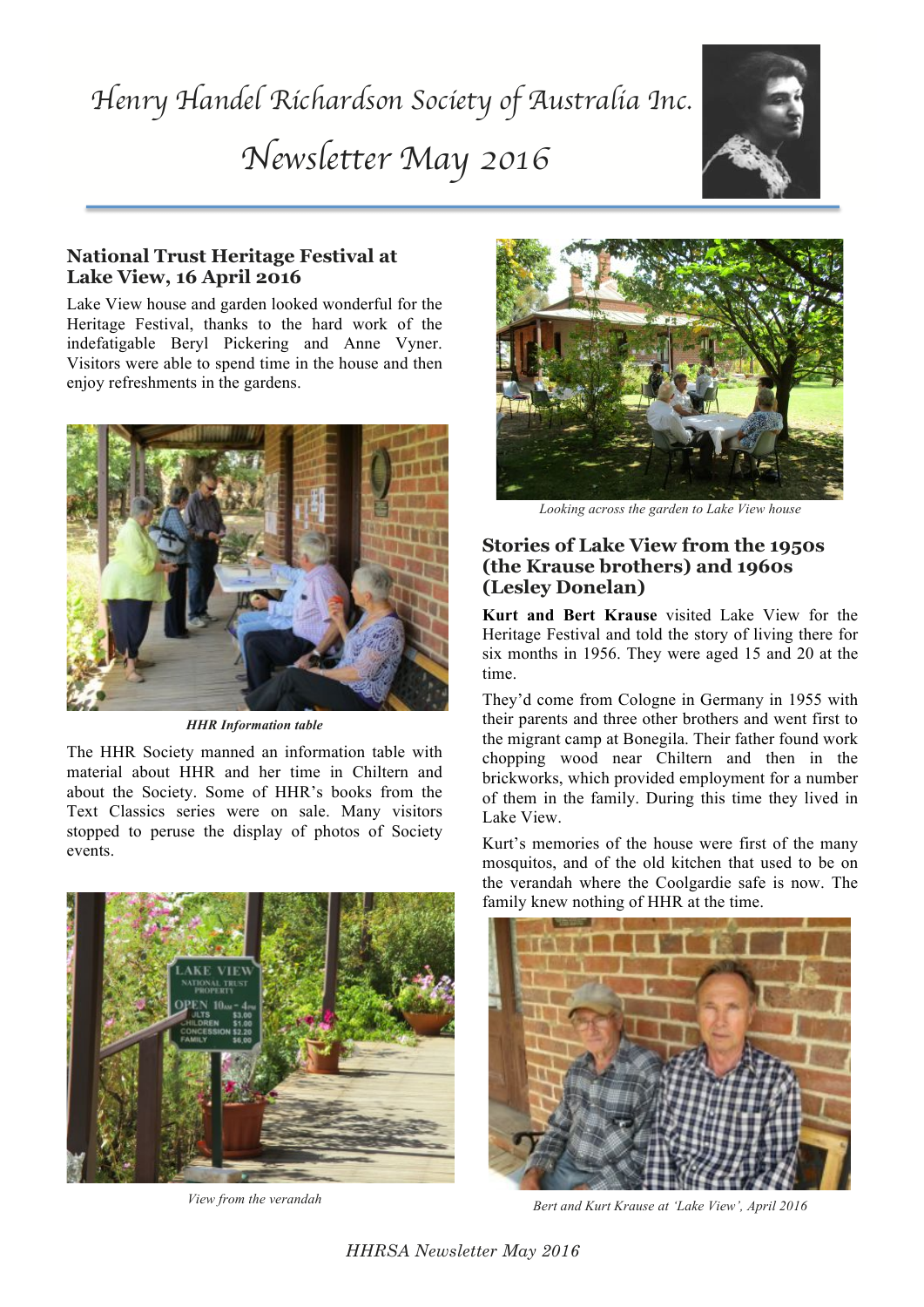2



*Kurt's brother Rolf at Lake View, 1956*



*Another Krause family photo of Lake View in 1956*

**Lesley Donelan** grew up living diagonally opposite Lake View. For most of her early years Lesley said it was just an old, dilapidated, vacant house which the local kids were sure was haunted. The house had the occasional transient family groups living there, but noone stayed very long. Thinking about it now, Lesley says the families seemed European and were most likely post WWII refugees and were maybe even squatters. She would befriend the kids living there and can remember their 'camping' conditions.

The restoration and National Trust opening was a grand affair for Chiltern, with people dressed in period costume for the event and media photos. Her mother, Mrs Bertha Donelan, worked there for quite some time manning the house during opening hours, sharing this role, Lesley believes, with Mrs Vyner.

Lake View always seemed to attract a lot of visitors in the early years, often outside opening hours. Her memory was of frequent cars driving into the car park to look around which was a notable occurrence in sleepy Chiltern.

Lesley found that HHR herself seemed much more well known and admired by people in Melbourne than those of Lesley's childhood. Her friends and associates in Melbourne would often be excited when they discovered that Chiltern was her home town and the location of Lake View.



*Lesley Donelan and Bob Morgan at the 3rd January 2016 event*

# **HHR Oration – 'Aileen Palmer's Getting of Wisdom'**

About fifty Society members and friends gathered in the Elvery Gallery in Chiltern to hear Dr Sylvia Martin's fascinating and thought provoking address about the way HHR's shadow both inspired and haunted the writer, Aileen Palmer, daughter of Vance and Nettie Palmer.



*Sylvia Martin at Elvery Gallery*



*Part of the audience enjoying the oration at Elvery Gallery*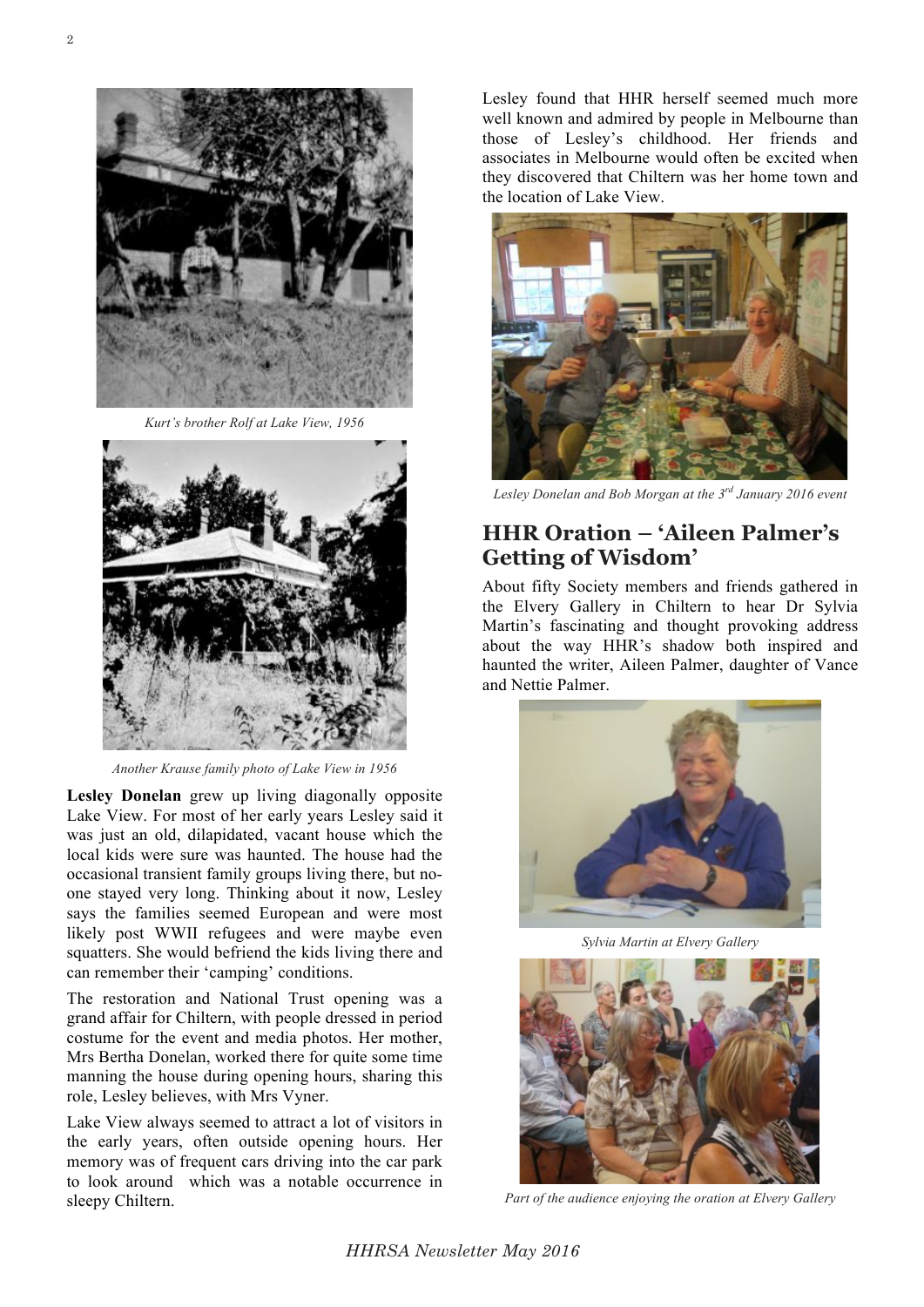Sylvia's biography of Aileen, *Ink in her Veins*, was recently published by UWA and was available for sale after the oration. To read the oration go to our website www.henryhandelrichardsonsociety.org.au

## **2016 AGM and elections**

The 2016 AGM was held at the Elvery Gallery just before the oration. Our president, Graeme Charles farewelled Clive Probyn who has stepped down from the committee now that he lives in NSW. Graeme thanked Clive for all that he has done both for the Society and for the understanding and promotion of HHR's work.

Graeme Charles was re-elected as president, Bill Steele as vice-president, Janey Runci as Secretary, Helen Macrae as Treasurer and Bronwyn Minifie as an ordinary member.

We welcomed three new ordinary members, Gloria Banks, Heather McNeill and Rachel Solomon.

## **Thank you to Clive Probyn - by Graeme Charles**

At the recent AGM in Chiltern Clive Probyn stepped down from the HHRSA committee, however his sterling work as president, vice-president and ordinary member is only one aspect of more than twenty years of commitment to promoting the life and writing of Henry Handel Richardson.

His commitment began in 1994, when together with his colleague Bruce Steele, he started working on what eventually became the Monash University Henry Handel Richardson Project. Aided by several large grants from the Australian Research Council – the first big one in 1996 enabled *Maurice Guest* to receive full critical editing, followed by *The Getting of Wisdom* (2001), *Niels Lynne* (2003), *The Young Cosima* (2004), the trilogy *The Fortunes of Richard Mahony* (2007). The three volume *Henry Handel Richardson the letters* was published in 2000. During this period they also supervised a number of graduate students' PhD dissertations on HHR including Society members Rachel Solomon (who has joined the committee this year) and Meg Probyn (also a former committee member) who completed her PhD on HHR's parents' letters, later published as *Marriage Lines*, at Monash in 2000.

Shortly after commencing work on the Richardson Project, Clive became aware that people in Chiltern and North East Victoria had been celebrating HHR's birthday at Lake View, Chiltern every year since the house had been opened to the public, under the care of the National Trust, in January 1970. He thinks he first attended the annual event in January 1995.

It was immediately after the birthday celebration in January 2008 following a discussion between Clive, Meg, Rex & Mary Fuge and Graeme & Dot Charles that the Henry Handel Richardson Society of Australia came into being. It was particularly fitting that the inaugural President should be the late Rex Fuge, who had done so much to keep HHR's name alive in Chiltern, and that upon his retirement from the position he was to be followed by Clive. Between them, each in his own way had made significant contributions toward ensuring that HHR's name and works wouldn't be lost in the mists of time.

We know that Clive (and Meg) will continue to remain active and important members of the Society, but on the occasion of his retirement from the committee it is right that we should say on behalf of all our members both past, present and future, a big 'thank you' to him and let him know that it will always be a great joy to see both him and Meg at future Society events.



*Clive Probyn speaking at Lake View*

## **Introducing new Committee Members: Heather McNeill, Gloria Banks, Rachel Solomon,**

**Heather McNeill** has been a long-standing member of the HHR Society and is delighted to be able to re-join the committee. She first read *The Getting of Wisdom* as a student at PLC and has enjoyed the works of HHR ever since.



*Heather McNeill at AGM 2013 at Lake View*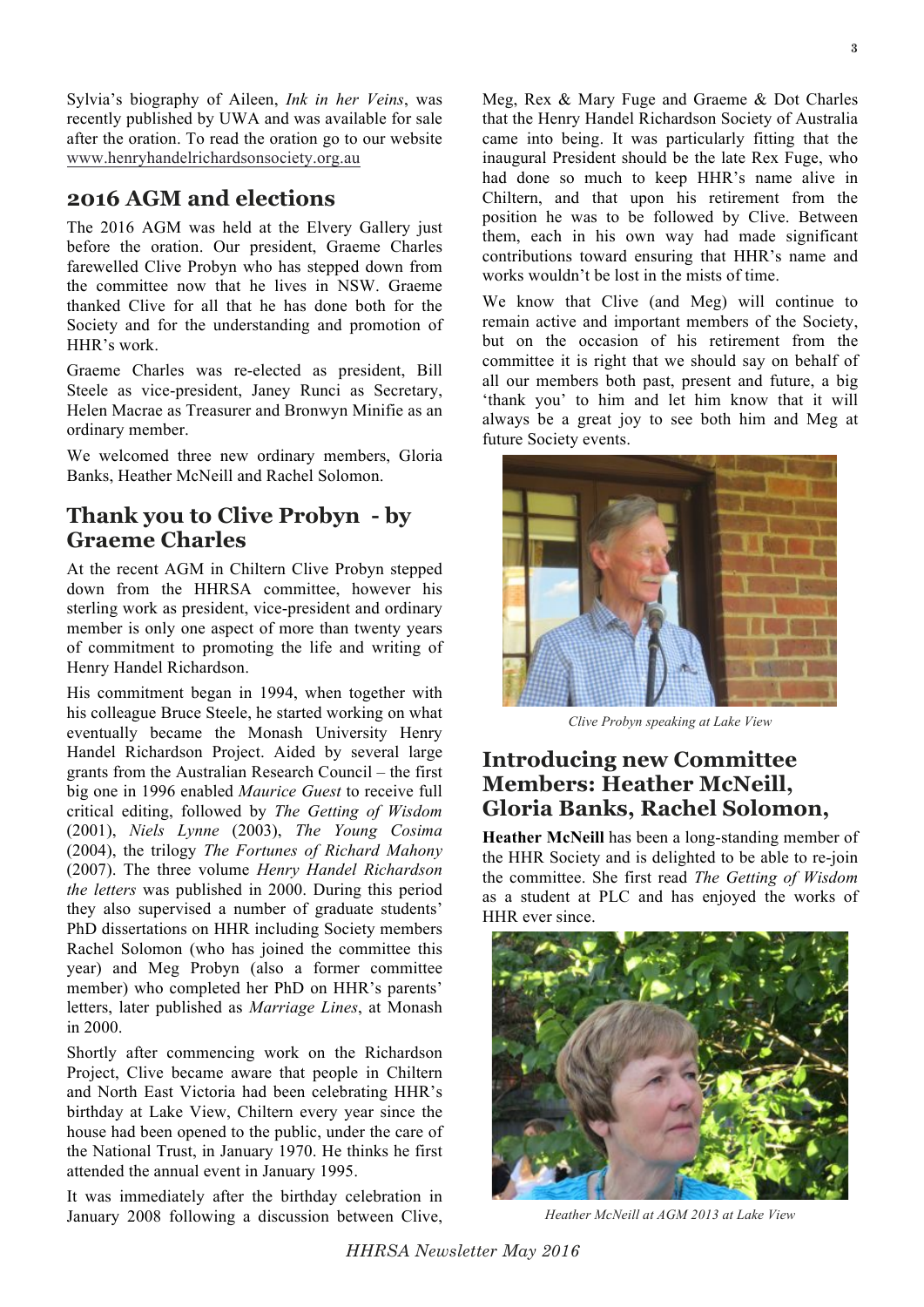Moving from suburban Melbourne to Bendigo on her retirement from secondary teaching, Heather has become involved in a range of organisations and volunteer opportunities in her new community. She is keen to promote interest in the writings of HHR in Central Victoria and especially in local schools – and to help organise another HHR Victorian tour for Society members.

#### **Gloria Banks**

When Gloria moved to Chiltern in 1985 she soon became aware of HHR's connection to the town. She attended and enjoyed the annual birthday celebrations at Lake View instigated by the work of the late Rex Fuge, the Society's first president.



*Gloria and Graeme Banks at Lake View – 2012 birthday picnic*

Gloria became more fascinated with HHR's writings after hearing Clive and Meg Probyn, and Bruce Steele speak of her life and works. She appreciated the depth of their knowledge. A highlight of the birthday celebrations for Gloria was to hear a recording of HHR's voice reading a passage from the trilogy, *The Fortunes of Richard Mahony.*

Gloria and her husband Graeme became members of the HHR Society from its inception in 2008. In that same year they joined in the Society tour when members visited places where HHR had lived as a child in Melbourne, Queenscliff and Maldon. That trip was both enjoyable and enlightening for Gloria. As a new member of the committee she hopes that more trips like the one in 2008 will be arranged.

#### **Rachel Solomon**

Rachel was a PhD student in the English department at Monash, supervised by Bruce Steele. Her topic was a critical edition of Richardson's short stories known as 'The End of a Childhood'. She was also the Research Assistant on The Monash Henry Handel Richardson Project, which saw the publication of 'Henry Handel Richardson: the Letters', 3 volumes, Miegunyah Press, Melbourne University Press (Melbourne, 2000), which bears her name on the title pages. Her recent article, 'Two Studies – Henry Handel Richardson and the

Great Extractor', can be read on our website: henryhandelrichardsonsociety.org.au



*Rachel Solomon and Clive Probyn at HHR prize-giving 2014, Wheeler Centre, Melbourne*

## **Death of HHR scholar - Dame Leonie Kramer – thoughts from Clive Probyn**

Dame Leonie Kramer AC DBE (1 October 1924–20 April 2016) answered her own telephone when she was Chancellor of Sydney University, and thought nothing of it. When I asked her to launch the Probyn and Steele edition of Henry Handel Richardson's *Letters* in 2000 at Monash University, she agreed immediately. She flew down to Melbourne for a day and between Tullamarine and Clayton she so impressed her taxi driver that he refused to drive away after delivering her to the Blackwood Hall, insisting on waiting there until she was ready to be taken back to Tullamarine about two hours later.



*Dame Leonie Kramer*

At Monash she was revisiting one of her earlier interests. As a young lecturer at Melbourne University she had requested and had been sent been sent a box